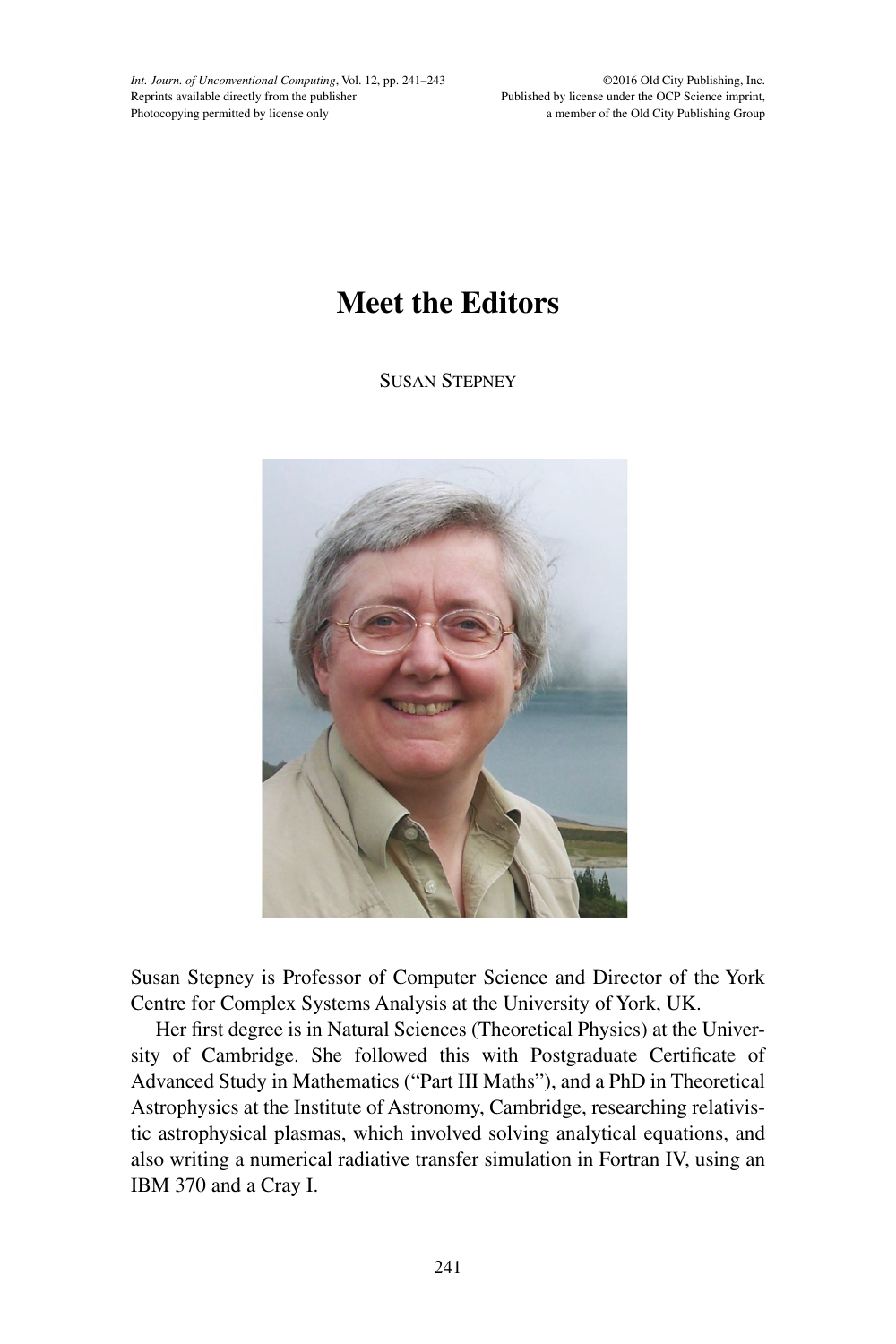After a stint as a postdoctoral research fellow, she left academia to work in the software industry. She spent five years at GEC-Marconi Research in Chelmsford. There she was a member of the ParSiFal (Parallel Simulation Facility) project, a collaborative Alvey project involving Transputers and occam; she designed and implemented the GRAIL (Graphical Representation of Activity, Interconnection and Loading) tool. She did her first formal methods work then, on the collaborative Alvey Admiral project, using the Z formal specification language. This involved specifying an access control system in Z, then animating it, which included writing a VT100-graphics user-interface in Prolog.

Next she spent 13 years as a consultant with Logica in Cambridge, specialising in Z specification and proof, and other mathematical modelling, of IT systems. She applied these techniques to the DeCCo high integrity compiler, and to E6 Smart Card Applications including the Mondex Purse. She also supported Logica's Formaliser formal language tool, which involved her learning the object-oriented language Smalltalk. At Logica she was also involved in various collaborative DTI and IED research projects—PROST Objects, ZIP, ORCA—and was a member of the BSI/ISO international Z standardisation team.

In 2002 the opportunity arose to return to academia. She joined York, and started researching unconventional computation, complex systems, and artificial life.

Her work on unconventional computation focuses on physical computation: what are the challenges of unconventional computing (Stepney et al., 2005); what does it mean for a physical system to compute (Horsman, Stepney, Wagner, & Kendon, 2014); what are the requirements for programming unconventional devices (Stepney, 2012); and what are the connections between different models of physics and of computation (Stepney, 2014).

Her work on complex systems has focussed on building principled computer simulations of artificial and natural complex systems, in terms of "simulation as a scientific instrument". The approach is called CoSMoS (Complex Systems Modelling and SImulation) (Hoverd & Stepney, 2014). She is using the CoSMoS approach in the EU-funded EvoEvo (Evolution of Evolution) project to design and implement a novel evolutionary algorithm that incorporates concepts from the latest research on biological evolution. In recent work, ideas from computational modelling and CoSMoS have contributed to a definition of open ended novelty (Banzhaf et al., 2016).

Her work on artificial life focusses on Artificial Chemistries (AChems), and on sub-symbolic AChems in particular. AChems use inspiration from chemistry to build and explore combinatorically vast spaces of complex constructions; sub-symbolic AChems take further inspiration from chemistry in allowing the "chemical" properties to emerge from underlying structure (Faulconbridge, Stepney, Miller, & Caves, 2009).